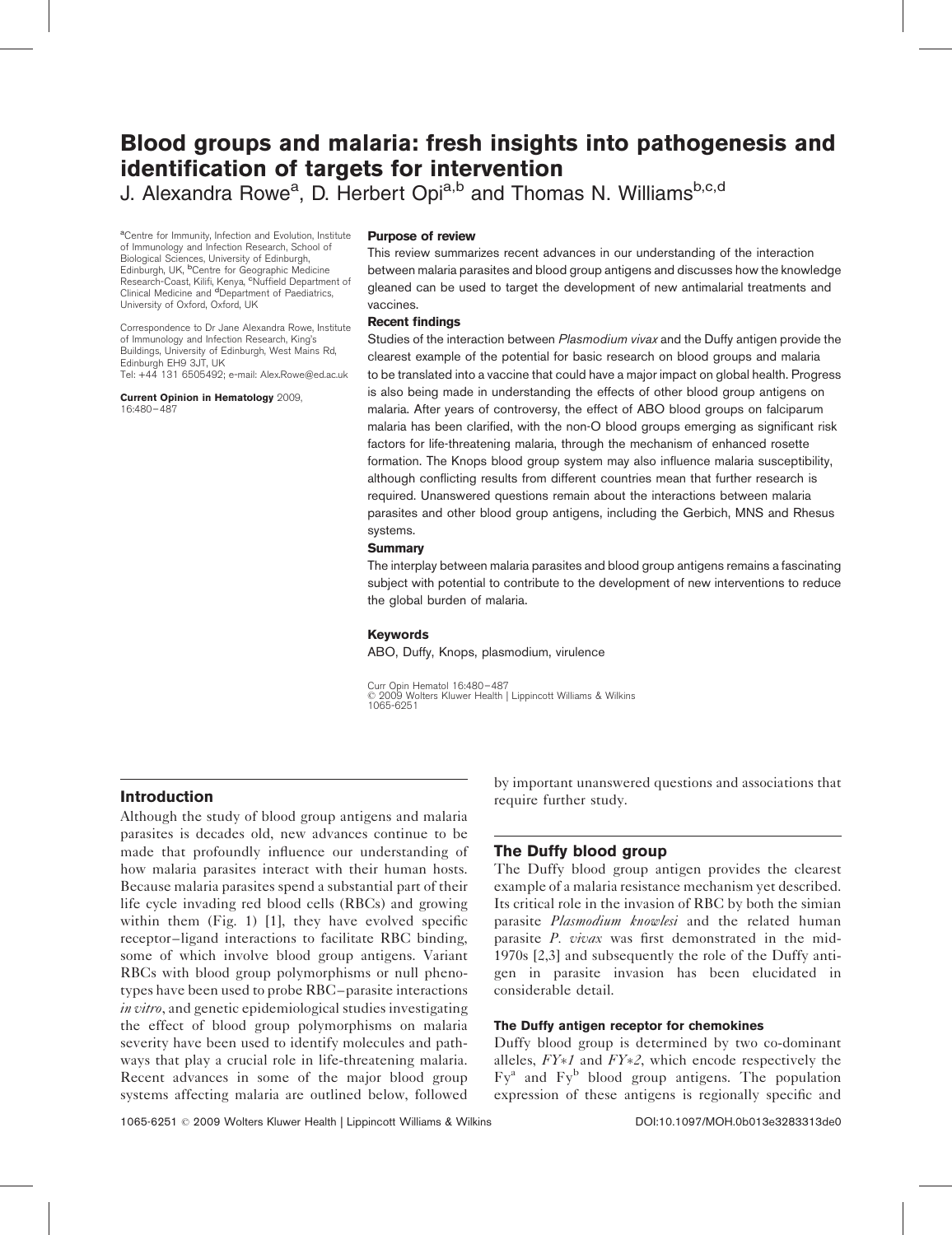<span id="page-1-0"></span>Figure 1 Life cycle of Plasmodium falciparum



When an infected female Anopheles mosquito takes a blood meal, sporozoite forms of Plasmodium falciparum are injected into the human skin. The sporozoites migrate into the bloodstream and then invade liver cells. The parasite grows and divides within liver cells for 8–10 days, then daughter cells, called merozoites, are released from the liver into the bloodstream, where they rapidly invade red blood cells (RBCs). Merozoites subsequently develop into ring, pigmented-trophozoite, and schizont stage parasites within the infected RBC. P. falciparum-infected erythrocytes express parasite-derived adhesion molecules on their surface, resulting in sequestration of pigmented-trophozoite and schizont stage-infected RBCs in the microvasculature. The asexual intraerythrocytic cycle lasts 48 h and is completed by the formation and release of new merozoites that will re-invade uninfected RBCs. It is during this asexual bloodstream cycle that the clinical symptoms of malaria (fever, chills, impaired consciousness, etc.) occur. During the asexual cycle, some of the infected RBCs develop into male and female sexual stages called gametocytes that are available to be taken up by feeding female mosquitoes. The gametocytes are fertilized and undergo further development in the mosquito, resulting in the presence of sporozoites in the mosquito's salivary glands ready to infect another human host. Reproduced with permission from [\[1\].](#page-5-0)

is determined by mutations affecting these alleles that give rise to four major phenotypes:  $Fy(a+b+)$ ,  $Fy(a+b-)$ , Fy(a-b+) and Fy(a-b-) [\[4\].](#page-5-0) In the absence of an obvious disadvantage of Duffy negativity on RBC, the precise role of the Duffy antigen has been something of a mystery. However, it has now been shown that Duffy binds a wide range of pro-inflammatory chemokines, leading to the hypothesis that it may have an important role in modulating their concentrations in plasma [\[5\]](#page-5-0) and to the new name, Duffy antigen receptor for chemokines (DARC). Further interest in DARC has been fuelled by its potential role in asthma [\[6\]](#page-5-0), in susceptibility and survival from HIV  $[7^{\bullet\bullet}]$  $[7^{\bullet\bullet}]$  $[7^{\bullet\bullet}]$  and as a determinant of peripheral blood neutrophil counts [\[8\]](#page-5-0). Nevertheless, our focus here will be on recent developments regarding the involvement of DARC in malaria biology.

## Duffy antigen receptor for chemokines negativity supports the importance of Plasmodium vivax malaria

The  $Fy(a-b-)$  Duffy negative phenotype resulting from a GATA-1 mutation in the promoter region of the DARC gene [\[9\]](#page-6-0) has reached fixation in much of west and central Africa and accounts for the absence of P. vivax malaria from the region [\[3\].](#page-5-0) This conclusion is reinforced by a recent survey conducted using sensitive PCR-based typing methods, which found no occurrences of  $P$ . vivax malaria in nine African malaria-endemic countries [\[10\]](#page-6-0). Given the widespread perception of P. vivax malaria as a 'benign' disease, the reason that DARC negativity has reached such high frequencies has been the subject of some speculation. However, two recent studies con-ducted in Indonesia [\[11](#page-6-0)<sup>••</sup>[\]](#page-6-0) and in Papua New Guinea  $(PNG)$   $[12^{\bullet\bullet}]$  $[12^{\bullet\bullet}]$ , have challenged this perception and suggest that P. vivax might well have exerted a selective pressure, particularly in the era prior to the development of effective treatments.

## Duffy antigen receptor for chemokines and Plasmodium vivax infection

Although the link between DARC negativity and P. vivax resistance was originally made in Africa, much of the subsequent work has been undertaken in areas where P. vivax remains a significant clinical problem. Of particular interest are studies conducted by a group working in PNG. In the late 1990s, they identified a small number of heterozygotes for a new Duffy negative allele,  $F_{\mathcal{Y}^*A}^{null}$ , which was associated with 50% lower  $Fy^2$  expression [\[13\]](#page-6-0). Subsequent studies have confirmed that such persons are half as likely to be infected with P. vivax at cross-sectional survey, are significantly less likely to suffer from clinical P. vivax infections, and, if they are infected, parasite densities in them are significantly lower than those achieved in their normal counterparts [\[14](#page-6-0) [\]](#page-6-0), observations that confirm the importance of DARC expression in P. vivax infections.

## The mechanism of RBC invasion of Plasmodium vivax merozoites

Recognizing the importance of DARC to P. vivax transmission has led to a detailed understanding of the mole-cular mechanisms by which P. vivax invades RBC ([Fig. 2\)](#page-2-0) [\[15\].](#page-6-0) In recent years, it has been shown that this involves a complex, multistep process, one of which is critically dependent on a specific molecular interaction between DARC, expressed on the RBC surface, and the *P. vivax* Duffy-binding protein (PvDBP) secreted from the micronemes of the *P. vivax* merozoite (reviewed by Chitnis and Sharma [\[16\]](#page-6-0)). The binding site for PvDBP maps to a 35 amino acid sequence at the N-terminal extracellular region of DARC, whereas the receptor-binding domain lies in cysteine-rich region II of the PvDBP (PvDBPII) [\[17\].](#page-6-0) Because this interaction is so critical to the invasion of P. vivax into RBC, it has been the focus of considerable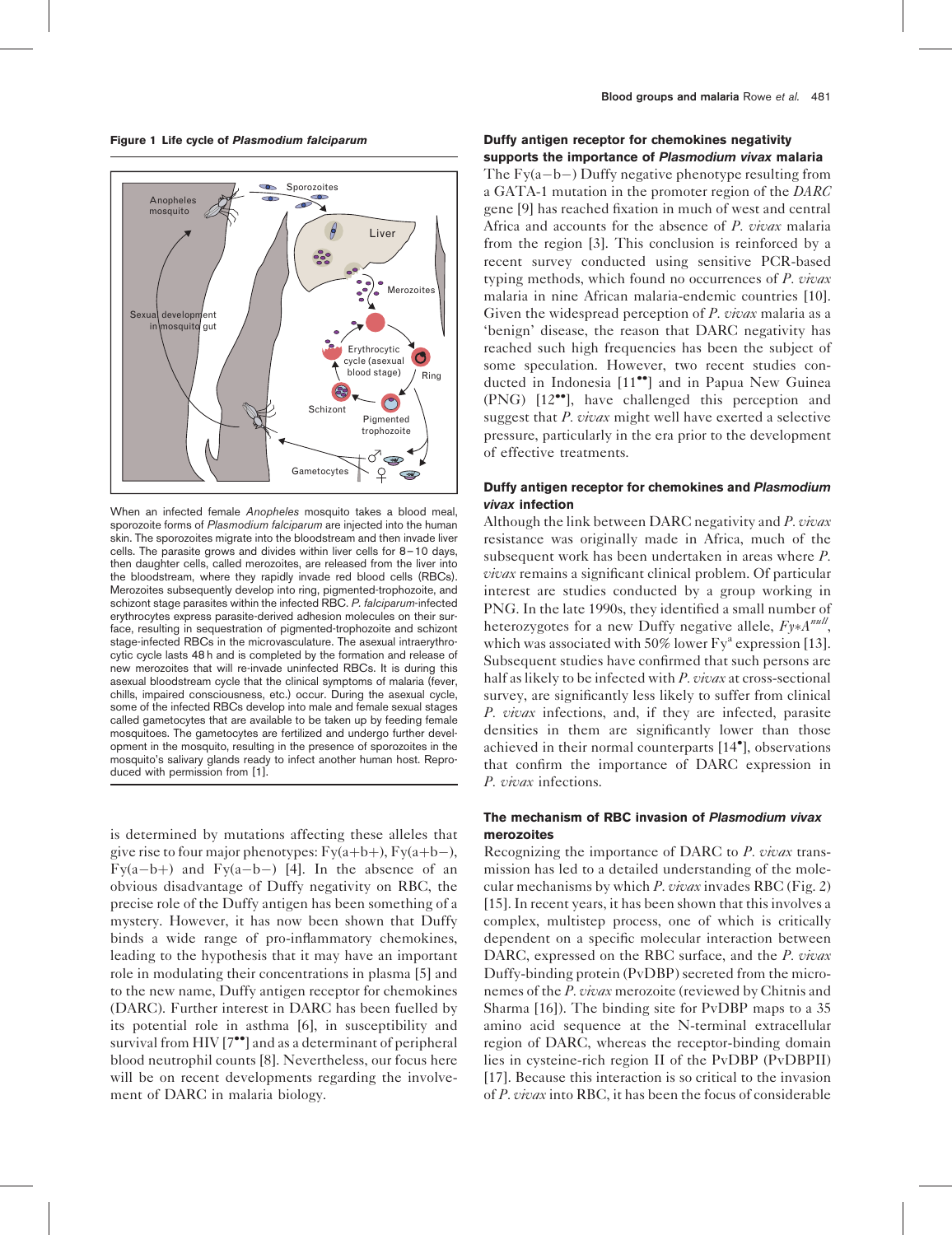<span id="page-2-0"></span>Figure 2 The role of Duffy antigen receptor for chemokines in Plasmodium vivax invasion



(a) The Plasmodium vivax Duffy binding protein (PvDBP) is located in the micronemes of the merozoite (green). After attachment of the merozoite to the red blood cell (RBC) (reticulocyte) surface, the merozoite reorientates, so that its apical end is in contact with the RBC membrane. DBP is then released and a tight junction (blue) is formed between the merozoite and the RBC membrane. The tight junction moves from the apical to posterior pole as the merozoite invades the RBC, propelled by an actin-myosin motor. The RBC membrane is resealed once invasion is complete. The entire process from initial attachment to completed invasion takes approximately 1 min. (b) A model of the binding of the PvDBP to the Duffy antigen receptor for chemokines (DARC) [inset from (a)]. Amino acid residues in PvDBP that are conserved are green and polymorphic yellow. Antibodies are predicted to bind to a polymorphic region of the DBP that is separate from, but may overlap with, the DARCbinding site. Reproduced with permission from [\[15\]](#page-6-0).

scientific interest. Two recent studies have been parti-cularly informative. First, Grimberg et al. [\[18](#page-6-0)<sup>••</sup>[\]](#page-6-0) used recombinant proteins based on PvDBPII (rPvDBPII) to generate antibodies that inhibited binding of rPvDBPII to DARC. Further, these antibodies bound to native PvDBPII and reduced the ex-vivo invasion of P. vivax parasites into DARC-positive RBC. More recently, the same group has found a strong negative correlation between the presence of natural antibodies that inhibit the binding of PvDBPII to DARC and P.  $\overline{v}$ *ivax* infections [\[19](#page-6-0)<sup> $\bullet$ </sup>[\]](#page-6-0). Both studies, therefore, suggest that a vaccine based on PvDBPII might well prove

successful, and progress toward this aim is ongoing [\[16\]](#page-6-0). Nevertheless, although PvDBP is semiconserved, genetic variability is greatest at the receptor-binding domain, which may complicate both the design and testing of a DBP vaccine [\[20](#page-6-0)<sup>°</sup>[,21\].](#page-6-0)

## Plasmodium vivax infections in Duffy antigen receptor for chemokine-negative patients

Although the evolution of DARC negativity in PNG suggests human adaptation to  $P.$  vivax, a number of recent reports suggest that the parasite might also be adapting to its human host. First, in western Kenya, Ryan et al. [\[22\]](#page-6-0) identified parasites with the characteristics of P. vivax both in Anopheles mosquitoes and a number of DARCnegative humans. More recently, P. vivax parasites have also been identified in a small number of DARC-negative people in the Brazilian Amazon [\[23,24\]](#page-6-0). Although these reports suggest, therefore, that P. vivax might be able to escape its dependence on DARC and use alternative receptors for invasion, they involved very few participants and the relevance of this finding to the development of a P. vivax vaccine remains to be seen.

# The ABO blood group

ABO and malaria have both been studied for over 100 years, and there are numerous papers on the effects of ABO blood group on various forms of malaria from multiple countries, many coming to contradictory conclusions (covered in some recent reviews [\[25,26\]](#page-6-0)). Remarkably, until recently, there has been no clear answer to the crucial and obvious question: does ABO blood group affect susceptibility to life-threatening malaria? Preliminary evidence suggested that blood group A might be detrimental [\[27,28\]](#page-6-0) and group O protective [\[29\]](#page-6-0); however, a definitive case–control study taking into account other, potentially confounding, malaria risk factors such as hemoglobin variants was lacking. This need has now been met by two recent studies agreeing in their conclusions that blood group O confers resistance to severe malaria  $[30\text{°}^\bullet, 31\text{°}^\bullet]$  $[30\text{°}^\bullet, 31\text{°}^\bullet]$ .

## ABO blood group, parasite rosetting and malaria susceptibility

Rosetting is characterized by the binding of P. falciparuminfected RBCs to uninfected RBCs to form clusters of cells that are thought to contribute to the pathology of falciparum malaria by obstructing blood flow in small blood vessels [\[1,32\]](#page-5-0) [\(Fig. 3\)](#page-3-0). The rosetting phenotype varies between parasite isolates and correlates with severe falciparum malaria in sub-Saharan Africa (reviewed in [\[1\]](#page-5-0)). Previous work had shown that rosetting parasites form larger, stronger rosettes in non-O blood groups (A, B or AB) than in group O RBCs [\[33,34\]](#page-6-0). Furthermore, the percentage of infected RBCs forming rosettes is significantly lower in fresh clinical isolates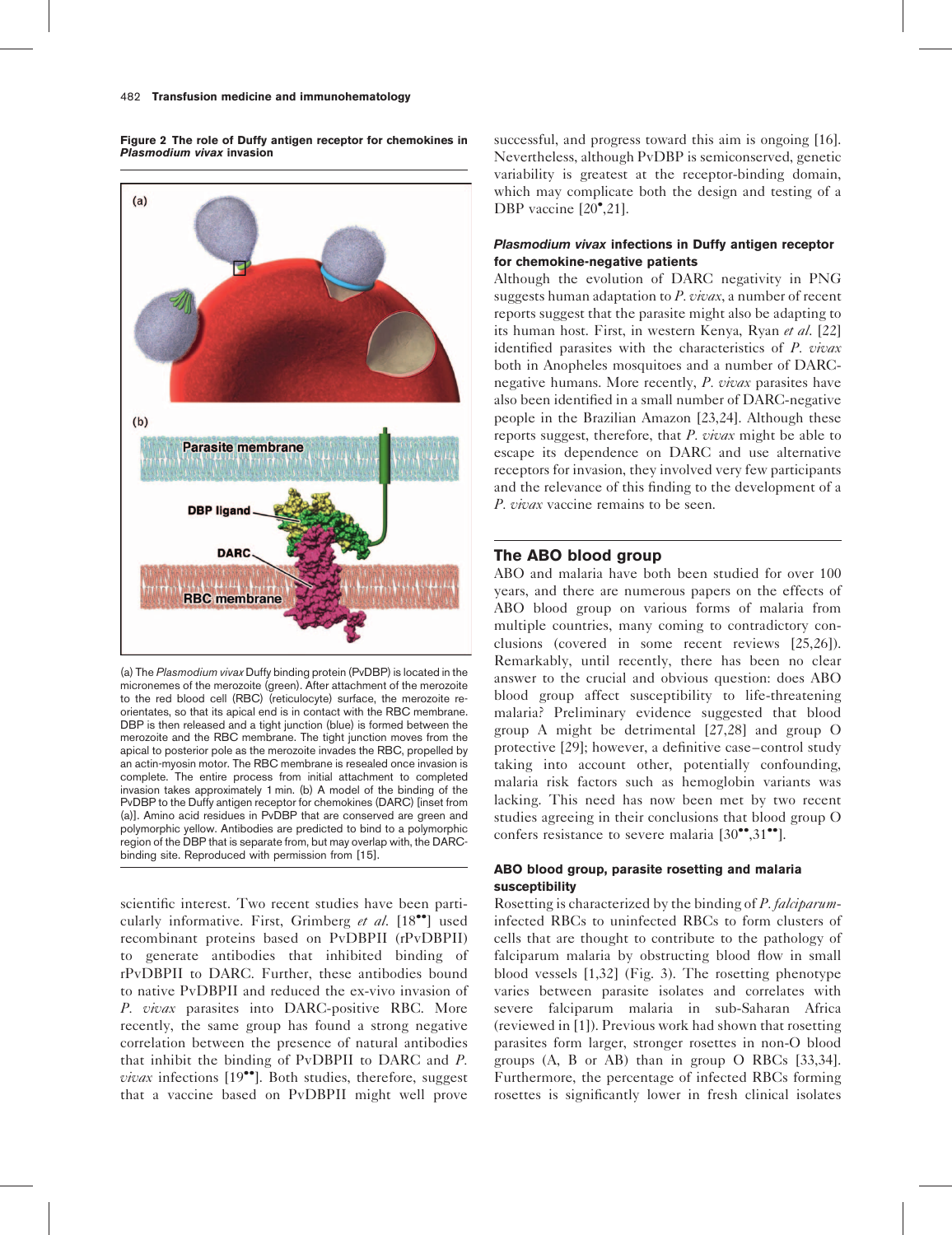<span id="page-3-0"></span>Figure 3 Plasmodium falciparum resetting



(a) Rosetting in a Plasmodium falciparum in-vitro culture, observed after preparation of a Giemsa-stained thin smear and light microscopy. (b). Schematic representation of P. falciparum rosette formation in the microvasculature. Rosetting infected red blood cells (RBCs) are thought to have the ability to bind simultaneously to microvascular endothelial cells and uninfected RBCs, resulting in obstruction to blood flow in microvessels contributing to pathological effects such as hypoxia and acidosis. Adapted with permission from [\[1\]](#page-5-0).

derived from group O than in non-O patients [\[35\].](#page-6-0) It appears that this is because the A and B antigens are receptors for rosetting on uninfected RBCs [\[36\],](#page-6-0) being bound by a parasite protein called PfEMP1 which is expressed on the surface of infected RBCs [\[37\].](#page-6-0) Rosettes still form in group O RBCs (albeit smaller and weaker than in non-O RBC) through the involvement of other RBC molecules which act as alternative receptors for rosetting (see complement receptor 1 and the Knops blood group system below).

Thus, it was reasoned that if rosetting contributes directly to the pathogenesis of severe malaria and is reduced in blood group O RBCs, then group O individuals should be protected against life-threatening malaria. This hypothesis has recently been confirmed through a case–control study conducted in Mali, west Africa, in which the odds ratio (OR) for severe malaria in blood group O versus non-O participants was 0.34 [95% confidence interval (CI) 0.19–0.61,  $P < 0.0005$ ] [\[30](#page-6-0)<sup>••</sup>[\]](#page-6-0). Furthermore, a significant interaction was found between parasite rosette frequency and host ABO blood group, supporting the hypothesis that protection was mediated by reduced rosette formation in group O RBC. This work illustrates how a study of blood group polymorphisms can yield insights into malaria pathogenesis; in this case, providing strong support for the theory that rosetting is important in the pathogenesis of severe malaria.

#### ABO genotypes and malaria susceptibility

A second recent study on ABO and malaria in sub-Saharan Africa used case–control and family-based

association methods to show that non-O alleles are associated with an increased risk of severe malaria (OR 1.18, 95% CI 1.11–1.26,  $P < 0.0005$  for all data pooled). The study by Fry et al. [\[31](#page-6-0)<sup> $\bullet$ </sup>[\],](#page-6-0) which examined ABO genotypes [based on four single-nucleotide polymorphisms (SNPs) in the ABO glycosyltransferase gene], rather than serological phenotypes, involved almost 4000 cases of severe malaria from Kenya, The Gambia and Malawi. Using blood group phenotypes inferred from SNP haplotypes, individuals with blood groups A or AB were found to be at particular risk of severe malaria [OR 1.33 (95% CI 1.13– 1.56,  $P = 0.00065$  and OR 1.59 (95% CI 1.15–2.21,  $P = 0.006$ ) respectively]. Another recent study on a Gambian population confirmed that non-O alleles increase risk of severe malaria (OR 1.26, 95% CI 1.11–1.44,  $P = 0.0005$  [\[38](#page-6-0)<sup> $\bullet$ </sup>[\]](#page-6-0). By comparison, when the results of Rowe et al.  $[30\degree]$  $[30\degree]$  $[30\degree]$  are presented in a similar form, the Mali study showed an OR of 2.94 (95% CI 1.64–5.26,  $P < 0.0005$ ) for severe malaria in non-O versus O blood groups. The exact magnitude of the protective effect of group O may vary between populations due to regional differences in the prevalence of other malaria-resistance genes, varying levels of malaria transmission and population immunity, and possibly differences in pathogenic mechanisms.

The study of Fry *et al.*  $[31\bullet]$  $[31\bullet]$  $[31\bullet]$  also identified a possible 'parent of origin effect' in which non-O alleles inherited from the mother led to a greater risk of severe malaria than non-O alleles inherited from the father. Although the explanation for this remains unclear, a genomic imprinting effect has been suggested.

## Implications of studies on ABO and malaria susceptibility

Taken together, the study by Rowe et al.  $[30\bullet]$  $[30\bullet]$  $[30\bullet]$ , with its focus on pathogenic mechanisms, and that by Fry et al. [\[31](#page-6-0)<sup>••</sup>[\]](#page-6-0), with its focus on genetic mechanisms, provide strong evidence that individuals with non-O blood groups are at increased risk of severe malaria. Furthermore, the data obtained support the hypothesis that malaria parasite rosetting plays a direct role in the pathogenesis of severe malaria and provide extra impetus for research exploring the potential for rosette-disrupting drugs [\[39,40\]](#page-6-0) or vaccines [\[41\]](#page-6-0) as interventions against life-threatening malaria [\[1\].](#page-5-0) These results could also have implications for the use of blood transfusions in severe malaria. It is possible that transfusion of non-O blood could promote rosetting; therefore, for those severe malaria patients requiring blood transfusion, it might be preferable to use group O blood whenever possible.

Blood group O occurs in approximately 40–80% of the population in different parts of Africa (reviewed by [\[26\]](#page-6-0)). If group O protects against life-threatening malaria,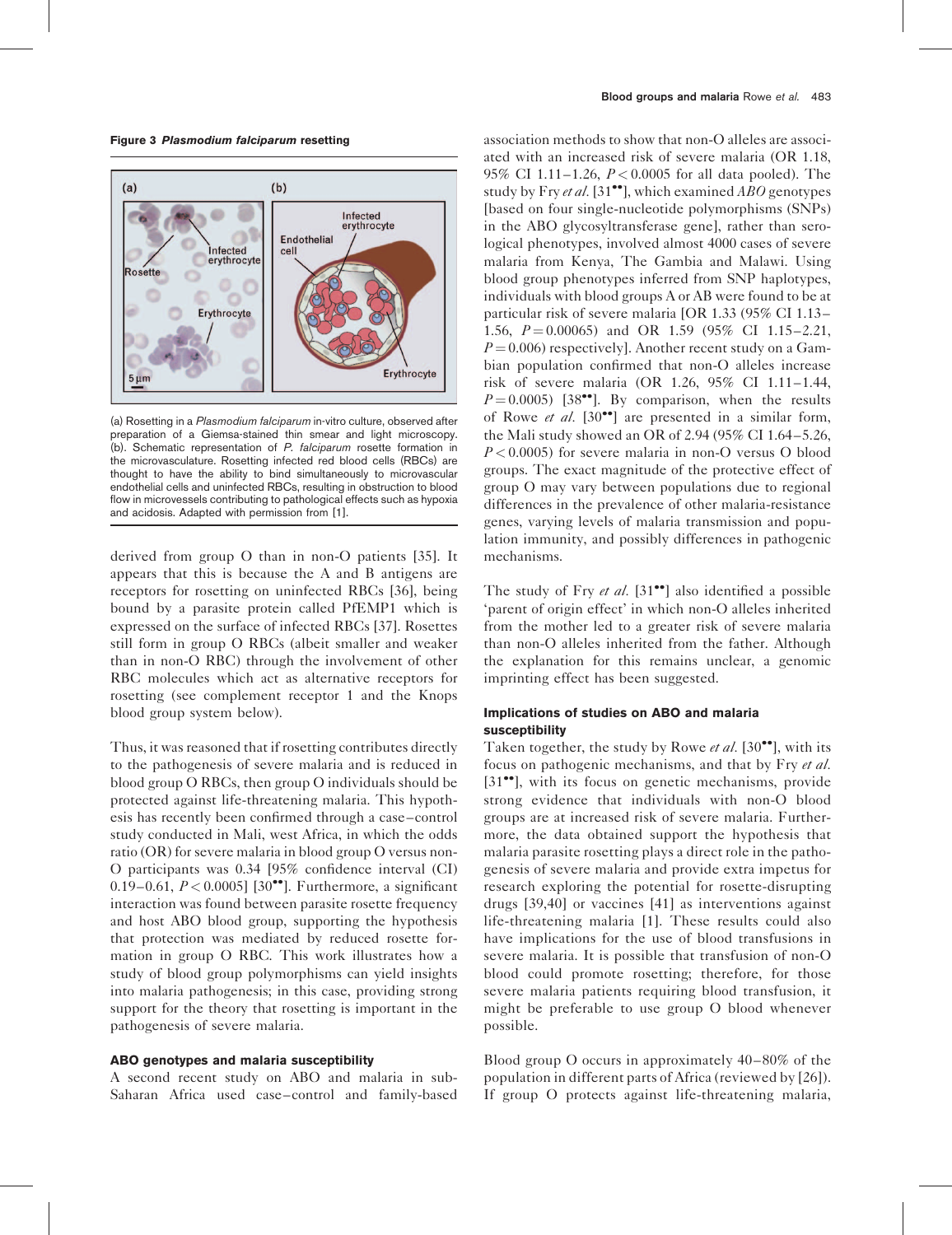why then is the frequency of O not higher in malarious countries? It seems likely that other balancing selection pressures need to be considered. For example, cholera and other diarrhoeal diseases that may be substantial causes of death in sub-Saharan Africa are more common or more severe in group O individuals [\[42,43\].](#page-6-0) Population frequencies of blood group O may, therefore, be determined by the regionally specific selection pressures, with P. falciparum playing an important but not exclusive role.

## The Knops blood group

The Knops (KN) blood group system consists of nine antigens: the antithetical pairs  $Kn^a/Kn^b$  (KN1/KN2),  $\text{McC}^{\text{a}}/\text{McC}^{\text{b}}$  (KN3/KN6) and Sl1/Sl2 (KN4/KN7), as well as the  $Yk^a$  (KN5), Sl3 (KN8) and KCAM (KN9) antigens [\[44,45\].](#page-6-0) These antigens are located on the complement receptor 1 (CR1) molecule [\[46–48\].](#page-6-0) CR1 is a RBC membrane glycoprotein that is important for the removal of immune complexes coated with activated complement components (C3b/C4b) and for the control of complement-activating enzymes [\[49\].](#page-7-0)

## The Helgeson phenotype, parasite rosetting and malaria susceptibility

A role for CR1 in malaria was first suggested by Rowe et al. [\[50\],](#page-7-0) who screened a panel of RBCs with null blood group phenotypes for their ability to form rosettes with P. falciparum-infected RBCs. It was found that Helgeson RBCs (the null phenotype for the Knops system) showed greatly reduced rosetting. Furthermore, soluble CR1 protein inhibited rosetting [\[50\]](#page-7-0) and a mAb specific for the C3b-binding site on CR1 reduced rosetting in both laboratory strains and field isolates [\[51\].](#page-7-0)

Following the same reasoning as that described above for blood group O, it was hypothesized that if the Helgeson phenotype reduces rosetting and rosetting contributes to the development of life-threatening malaria, then individuals with the Helgeson phenotype should be protected from severe disease. A high frequency of the Helgeson phenotype had been reported in PNG [\[52\]](#page-7-0), therefore, the association between CR1 levels and malaria susceptibility was examined there. Previous work had shown that the expression of CR1 on RBCs of healthy individuals can vary in the range of 50–1200 molecules per cell [\[53\],](#page-7-0) and that Helgeson phenotype RBCs usually have fewer than 100 molecules per RBC [\[54\].](#page-7-0) In Caucasian, Asian and Melanesian populations, the variation in RBC CR1 levels is known to be genetically determined and is associated with SNPs in intron 27 and exon 22 of the CR1 gene giving low (L) and high (H) expression alleles [\[53,55,56\]](#page-7-0). These genetic markers were used to examine the relationship between CR1 levels and malaria susceptibility in a case–control study in a highly malarious region of PNG. Low CR1 levels were found to be extremely common  $(\sim 80\%$  of the population had  $\lt 200$ CR1 molecules per RBC) and the L allele conferred significant protection against severe malaria in heterozygotes (OR 0.33, 95% CI 0.14–0.77,  $P = 0.01$ ) [\[56\]](#page-7-0). LL homozygotes showed a trend towards protection, but this was not statistically significant.

A conflicting result was obtained from a case–control study in Thailand, which showed that LL homozygotes are at increased risk of severe malaria (OR 2.74, 95% CI 1.33–5.66) [\[57\].](#page-7-0) Rosetting is not associated with severe malaria in this region (where severe malaria differs in demographic and clinical features compared with sub-Saharan Africa) (discussed in [\[1\]](#page-5-0)). A second study in Thailand found no effect of the intron 27 SNP on susceptibility to severe or cerebral malaria [\[58\]](#page-7-0). A range of other SNPs within the CR1 coding sequence [\[55,59\]](#page-7-0) also had no association with malaria susceptibility [\[58\]](#page-7-0); however, a promoter polymorphism associated with low CR1 expression was a significant risk factor for cerebral malaria [\[58\].](#page-7-0)

A possible explanation for some of the discrepancies between studies was provided by a recent study from India, which reported that the effects of RBC CR1 expression level vary depending on malaria endemicity. In a population with low/epidemic malaria transmission, there was a significant correlation between low CR1 expression and severe malaria; however, in a higher transmission area, high CR1 levels were associated with disease  $[60\text{'''}]$  $[60\text{'''}]$ . It may be that different pathogenic mechanisms are operating in regions of varying endemicity and in different disease states, with rosetting being an important factor in some circumstances, whereas other factors such as ability to remove immune-complexes could be important in others [\[61](#page-7-0)°[,62](#page-7-0)°[\]](#page-7-0).

## Knops antigens and malaria susceptibility in sub-Saharan Africa

The effect of the Knops blood group system in sub-Saharan Africa is not well understood. An initial study in The Gambia reported no significant association between the CR1 low expression allele (L) and susceptibility to severe malaria [\[63\];](#page-7-0) however, it was later realized that the L allele does not correlate with RBC CR1 expression level in African populations [\[64,65\]](#page-7-0).

One remarkable feature of CR1 in Africa is the occurrence at high frequency of the Knops antigens Sl2 and McC<sup>b</sup> ([Table 1\)](#page-5-0) [\[47,66,67\]](#page-6-0). The  $S/2$  SNP is under positive selection [\[68](#page-7-0)<sup>°</sup>[\]](#page-7-0), and it has been hypothesized that Sl2 may offer a survival advantage in a malariaendemic setting. In-vitro studies showed that adhesion to the malaria parasite rosette-forming protein PfEMP1 expressed in COS-7 cells was impaired in RBCs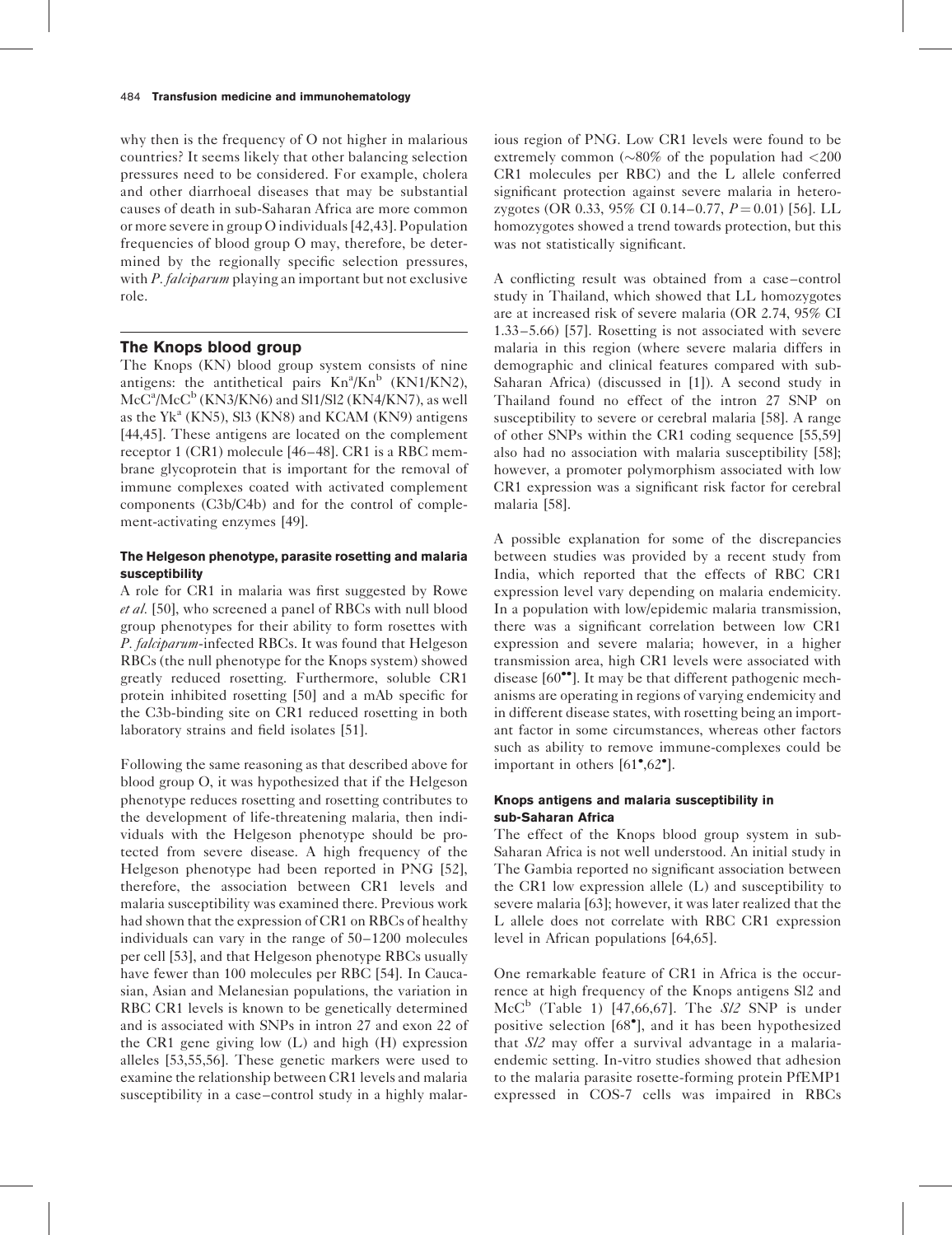<span id="page-5-0"></span>

|  |  |  |  |  | Table 1 Percentage of the Knops blood group system SI1/SI2 and $McC^a/McC^b$ genotypes in various populations |
|--|--|--|--|--|---------------------------------------------------------------------------------------------------------------|
|--|--|--|--|--|---------------------------------------------------------------------------------------------------------------|

| Population (n) [reference]     | <i>SI1/SI1</i> | <i>SI1/SI2</i><br>30 | <i>SI2/SI2</i><br>61 | $McC^a/McC^a$<br>50 | $McC^a/McC^b$<br>40 | $McC^b/McC^b$<br>10 |
|--------------------------------|----------------|----------------------|----------------------|---------------------|---------------------|---------------------|
| Mali (99) [47]                 |                |                      |                      |                     |                     |                     |
| The Gambia (853) [66]          |                | 30                   | 65                   | 38                  | 47                  | 15                  |
| Western Kenya (460) [67]       | 10             | 44                   | 45                   | 48                  | 45                  |                     |
| Caucasian Americans (100) [66] | 99             |                      |                      | 100                 |                     |                     |
| Asian Americans (99) [66]      | 95             |                      |                      | 96                  |                     |                     |
| Hispanic Americans (100) [66]  | 94             |                      |                      | 95                  |                     |                     |

displaying the SI:-1,2 [previously called  $Sl(a-)$ ] phenotype [\[50\]](#page-7-0). This implies that Sl:-1,2 RBCs will show reduced rosetting with P. falciparum-infected RBCs; however, this has not yet been demonstrated. The effect of the  $S/2$  and  $McC^b$  alleles on malaria susceptibility has been examined in three studies to date, with conflicting results. A case–control study in The Gambia reported no significant association between the Sl2 or  $McC<sup>b</sup>$  alleles and protection from severe malaria [\[66\]](#page-7-0). In contrast, a study in western Kenya found that children with the Sl2/Sl2 genotype were at reduced risk of cerebral malaria (OR 0.17, 95% CI 0.04–0.72,  $P = 0.02$ ) compared with children with  $S/I/S/I$  [\[67\].](#page-7-0) A recent study of a Gambian population found no significant effect of the Sl2 SNP (rs17047661) on malaria susceptibility  $[38\degree]$  $[38\degree]$ .

The differences between these studies may be explained by ethnic differences, study design, varying pathogenic mechanisms in different areas relating to transmission intensity, levels of immunity, or interactions with other malaria-resistance genes. These contradictory reports demonstrate that the role of CR1 in malaria pathogenesis is not yet clearly understood and that more studies involving larger samples and more diverse populations are needed.

#### Other blood groups and malaria: unanswered questions

The Gerbich negative phenotype (caused by a deletion in the gene encoding Glycophorin C, GYPC) is common in malarious regions of PNG [\[69\]](#page-7-0), and Glycophorin C is an RBC receptor for *P. falciparum* invasion [\[70,71\]](#page-7-0). Although it is plausible, therefore, to suggest that in PNG, Gerbich negativity may have been selected to its current frequencies through a survival advantage against severe malaria, this has not been formally tested. Glycophorin B is also an invasion receptor [\[72](#page-7-0) [\],](#page-7-0) and again, the effect of Glycophorin B negativity (the S-s-U- phenotype, found almost exclusively in people of African ancestry) on malaria susceptibility is unknown. Similarly, although other blood group antigens that occur at high frequency in malaria-endemic areas, such as the  $Js<sup>a</sup>$  and V antigens of the KEL and RH blood group systems, respectively [\[73\]](#page-7-0), might play a role in malaria resistance, this has not been formally investigated.

## Conclusion

Thus, although recent advances in understanding interactions between malaria parasites and the Duffy, ABO and Knops systems illustrate that much has already been learned, it is clear that many intriguing possibilities remain to be explored. Future studies of blood group antigens will continue to provide valuable insights into human malaria.

#### Acknowledgements

We are grateful to Monica Arman for [Figs 1 and 3](#page-1-0) and to James Beeson and Brendan Crabb for [Fig. 2.](#page-2-0) We are also grateful to our colleagues in Edinburgh, Mali, Kenya and the United States for discussions on this topic. Our work is funded by the Wellcome Trust (grant no. WT084226 to J.A.R. and WT076934 to T.N.W.).

#### References and recommended reading

Papers of particular interest, published within the annual period of review, have been highlighted as:

- of special interest • of outstanding interest
- 

Additional references related to this topic can also be found in the Current World Literature section in this issue (pp. 527–528).

- 1 Rowe JA, Claessens A, Corrigan RA, et al. Adhesion of Plasmodium falciparum-infected erythrocytes to human cells: molecular mechanisms and therapeutic implications. Expert Rev Mol Med 2009; 11:e16.
- 2 Miller LH, Mason SJ, Dvorak JA, et al. Erythrocyte receptors for (Plasmodium knowlesi) malaria: Duffy blood group determinants. Science 1975; 189:561–563.
- Miller LH, Mason SJ, Clyde DF, et al. The resistance factor to Plasmodium vivax in blacks. The Duffy-blood- group genotype, FyFy. N Engl J Med 1976; 295:302–304.
- Tournamille C, Le Van Kim C, Gane P, et al. Molecular basis and PCR-DNA typing of the Fya/Fyb blood group polymorphism. Hum Genet 1995; 95:407– 410.
- 5 Fukuma N, Akimitsu N, Hamamoto H, et al. A role of the Duffy antigen for the maintenance of plasma chemokine concentrations. Biochem Biophys Res Commun 2003; 303:137–139.
- Vergara C, Tsai YJ, Grant AV, et al. Gene encoding Duffy antigen/receptor for chemokines is associated with asthma and IgE in three populations. Am J Respir Crit Care Med 2008; 178:1017–1022.
- 7 He W, Neil S, Kulkarni H, et al. Duffy antigen receptor for chemokines
- $\bullet\bullet$ mediates trans-infection of HIV-1 from red blood cells to target cells and affects HIV-AIDS susceptibility. Cell Host Microbe 2008; 4:52–62.

Pro-inflammatory cytokines have long been recognized as important modifiers of HIV infection. This paper provides the first evidence to suggest that DARC, which is itself an important modulator of plasma cytokine levels, at once increases susceptibility to HIV-1 infection while attenuating the course of HIV disease. This study, therefore, introduces the fascinating possibility that a second infectious disease may be exerting selective pressure on the DARC locus.

8 Reich D, Nalls MA, Kao WH, et al. Reduced neutrophil count in people of African descent is due to a regulatory variant in the Duffy antigen receptor for chemokines gene. PLoS Genet 2009; 5:e1000360.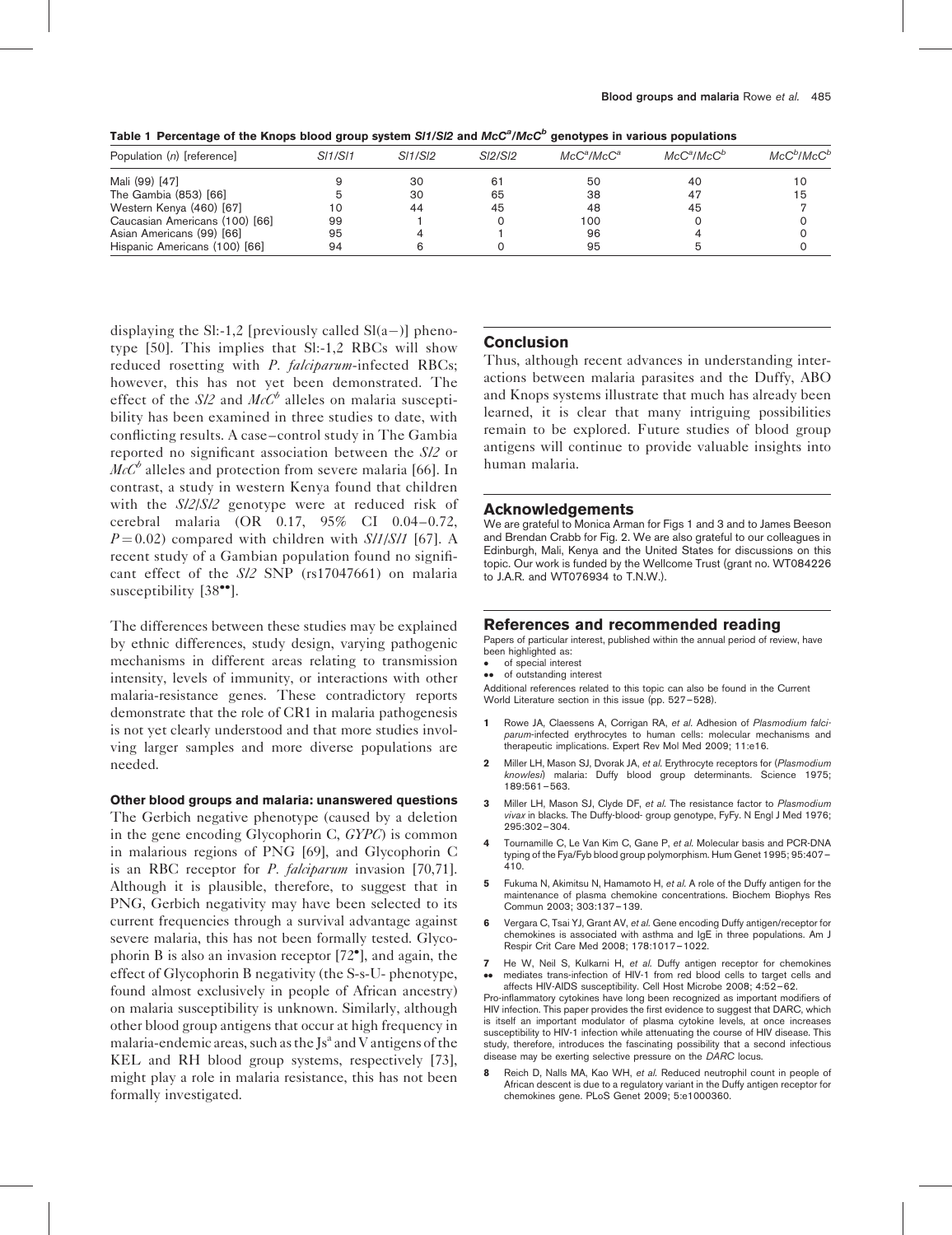- <span id="page-6-0"></span>9 Tournamille C, Colin Y, Cartron JP, et al. Disruption of a GATA motif in the Duffy gene promoter abolishes erythroid gene expression in Duffy-negative individuals. Nat Genet 1995; 10:224–228.
- 10 Culleton RL, Mita T, Ndounga M, et al. Failure to detect Plasmodium vivax in West and Central Africa by PCR species typing. Malar J 2008; 7:174.
- 11 Tjitra E, Anstey NM, Sugiarto P, et al. Multidrug-resistant Plasmodium vivax .. associated with severe and fatal malaria: a prospective study in Papua, Indonesia. PLoS Med 2008; 5:e128.

P. vivax is responsible for a considerable proportion of the world's malaria burden. Nevertheless, compared with P. falciparum, the disease has been somewhat neglected because traditionally it has been considered benign. This paper provides detailed epidemiological data that challenge this view. 'Severe malaria' was common among children presenting with P. vivax malaria and in many ways comparable with *P. falciparum* disease. This paper suggests that in days gone<br>by, before effective treatments were available, *P. vivax* may well have been associated with considerable mortality, an important consideration when interpreting the current distribution of DARC negativity.

- 12 Genton B, D'Acremont V, Rare L, et al. Plasmodium vivax and mixed infections
- .. are associated with severe malaria in children: a prospective cohort study from Papua New Guinea. PLoS Med 2008; 5:e127.

This paper, simultaneously published in the same volume of PLoS Medicine with Ref. [11\*\*], also, provides detailed epidemiological data that challenges the benign status of P. vivax malaria.

- 13 Zimmerman PA, Woolley I, Masinde GL, et al. Emergence of FY\*A(null) in a Plasmodium vivax-endemic region of Papua New Guinea. Proc Natl Acad Sci U S A 1999; 96:13973–13977.
- 14 Kasehagen LJ, Mueller I, Kiniboro B, et al. Reduced Plasmodium vivax  $\bullet$ erythrocyte infection in PNG Duffy-negative heterozygotes. PLoS ONE 2007; 2:e336.

This paper provides important data proving that heterozygotes for the DARCnegative allele, previously identified in the same study population by the authors, have an intermediate risk of P. vivax malaria compared with wild-type homozygotes. This study provides the first data regarding the effect of heterozygosity on P. vivax risk.

- 15 Beeson JG, Crabb BS. Towards a vaccine against Plasmodium vivax malaria. PLoS Med 2007; 4:e350.
- 16 Chitnis CE, Sharma A. Targeting the Plasmodium vivax Duffy-binding protein. Trends Parasitol 2008; 24:29–34.
- 17 Chitnis CE, Miller LH. Identification of the erythrocyte binding domains of Plasmodium vivax and Plasmodium knowlesi proteins involved in erythrocyte invasion. J Exp Med 1994; 180:497–506.
- 18 Grimberg BT, Udomsangpetch R, Xainli J, et al. Plasmodium vivax invasion of .. human erythrocytes inhibited by antibodies directed against the Duffy binding protein. PLoS Med 2007; 4:e337.

This seminal paper shows that antibodies directed towards PvDBPII inhibit binding of PvDBP to DARC in three different systems and also inhibit invasion in vitro by clinical P. vivax isolates. These results provide strong support for the development of a P. vivax vaccine directed towards PvDBPII.

- 19 King CL, Michon P, Shakri AR, et al. Naturally acquired Duffy-binding protein-
- .. specific binding inhibitory antibodies confer protection from blood-stage Plasmodium vivax infection. Proc Natl Acad Sci U S A 2008; 105:8363-8368.

This study provides the best evidence to date that naturally acquired antibodies to PvDBP are associated with clinical immunity to P. vivax disease.

20 Ntumngia FB, McHenry AM, Barnwell JW, et al. Genetic variation among  $\bullet$ Plasmodium vivax isolates adapted to nonhuman primates and the implication

for vaccine development. Am J Trop Med Hyg 2009; 80:218–227. A study showing genetic variability in the receptor-binding domain of the P. vivax Duffy binding protein, with important implications for vaccine development and testing.

- 21 Gosi P, Khusmith S, Khalambaheti T, et al. Polymorphism patterns in Duffybinding protein among Thai Plasmodium vivax isolates. Malar J 2008; 7: 112.
- 22 Ryan JR, Stoute JA, Amon J, et al. Evidence for transmission of Plasmodium vivax among a Duffy antigen negative population in Western Kenya. Am J Trop Med Hyg 2006; 75:575–581.
- 23 Cavasini CE, de Mattos LC, Couto AA, et al. Duffy blood group gene polymorphisms among malaria vivax patients in four areas of the Brazilian Amazon region. Malar J 2007; 6:167.
- 24 Cavasini CE, Mattos LC, Couto AA, et al. Plasmodium vivax infection among Duffy antigen-negative individuals from the Brazilian Amazon region: an exception? Trans R Soc Trop Med Hyg 2007; 101:1042–1044.
- 25 Uneke CJ. Plasmodium falciparum malaria and ABO blood group: is there any relationship? Parasitol Res 2007; 100:759–765.
- 26 Cserti CM, Dzik WH. The ABO blood group system and Plasmodium falciparum malaria. Blood 2007; 110:2250–2258.
- 27 Fischer PR, Boone P. Short report: severe malaria associated with blood group. Am J Trop Med Hyg 1998; 58:122–123.
- 28 Lell B, May J, Schmidt-Ott RJ, et al. The role of red blood cell polymorphisms in resistance and susceptibility to malaria. Clin Infect Dis 1999; 28:794–799.
- 29 Pathirana SL, Alles HK, Bandara S, et al. ABO-blood-group types and protection against severe, Plasmodium falciparum malaria. Ann Trop Med Parasitol 2005; 99:119–124.
- 30 Rowe JA, Handel IG, Thera MA, et al. Blood group O protects against severe .. Plasmodium falciparum malaria through the mechanism of reduced rosetting. Proc Natl Acad Sci U S A 2007; 104:17471–17476.

A case–control study in West Africa that shows the protective effect of group O and provides strong evidence that P. falciparum rosetting contributes to malaria pathogenesis. Together with the paper below, this work settles the controversy over the effect of ABO blood group on susceptibility to life-threatening malaria.

31 Fry AE, Griffiths MJ, Auburn S, et al. Common variation in the ABO glycosyl- $\bullet\bullet$ transferase is associated with susceptibility to severe Plasmodium falciparum malaria. Hum Mol Genet 2008; 17:567–576.

Case–control and family-based association studies that show that non-O alleles are risk factors for severe malaria across multiple sub-Saharan countries and suggest a possible parent of origin effect.

- 32 Kaul DK, Roth EFJ, Nagel RL, et al. Rosetting of Plasmodium falciparuminfected red blood cells with uninfected red blood cells enhances microvascular obstruction under flow conditions. Blood 1991; 78:812–819.
- 33 Carlson J, Wahlgren M. Plasmodium falciparum erythrocyte rosetting is mediated by promiscuous lectin-like interactions. J Exp Med 1992; 176:1311– 1317.
- 34 Udomsangpetch R, Todd J, Carlson J, et al. The effects of hemoglobin genotype and ABO blood group on the formation of rosettes by Plasmodium falciparum-infected red blood cells. Am J Trop Med Hyg 1993; 48:149–153.
- 35 Rowe A, Obeiro J, Newbold CI, et al. Plasmodium falciparum rosetting is associated with malaria severity in Kenya. Infect Immun 1995; 63:2323– 2326.
- 36 Barragan A, Kremsner PG, Wahlgren M, et al. Blood group A antigen is a coreceptor in Plasmodium falciparum rosetting. Infect Immun 2000; 68:2971-2975.
- 37 Chen Q, Heddini A, Barragan A, et al. The semiconserved head structure of Plasmodium falciparum erythrocyte membrane protein 1 mediates binding to multiple independent host receptors. J Exp Med 2000; 192:1–10.
- 38 Jallow M, Teo YY, Small KS, et al. Genome-wide and fine-resolution association analysis of malaria in West Africa. Nat Genet 2009; 41:657–665.

 $\bullet\bullet\quad$  tion analysis of malaria in West Africa. Nat Genet 2009; 41:657–665.<br>A broad-reaching analysis of the ability of a genome wide association (GWA) study to detect malaria resistance genes in an African population. This paper identifies problems with traditional GWA approaches in African populations and puts

forward strategies to deal with them. Known malaria-resistance genes are also examined in detail.

- Vogt AM, Pettersson F, Moll K, et al. Release of sequestered malaria parasites upon injection of a glycosaminoglycan. PLoS Pathog 2006; 2:e100.
- 40 Kyriacou HM, Steen KE, Raza A, et al. In vitro inhibition of Plasmodium falciparum rosette formation by Curdlan sulfate. Antimicrob Agents Chemother 2007; 51:1321–1326.
- 41 Chen Q, Pettersson F, Vogt AM, et al. Immunization with PfEMP1-DBL1alpha generates antibodies that disrupt rosettes and protect against the sequestration of Plasmodium falciparum-infected erythrocytes. Vaccine 2004; 22:2701– 2712.
- 42 Swerdlow DL, Mintz ED, Rodriguez M, et al. Severe life-threatening cholera associated with blood group O in Peru: implications for the Latin American epidemic. J Infect Dis 1994; 170:468–472.
- 43 Black RE, Levine MM, Clements ML, et al. Association between O blood group and occurrence and severity of diarrhoea due to Escherichia coli. Trans group and occurrence and seventy of the<br>R Soc Trop Med Hyg 1987; 81:120-123.
- 44 Daniels G, Flegel WA, Fletcher A, et al. International Society of Blood Transfusion Committee on Terminology for Red Cell Surface Antigens: Cape Town report. Vox Sang 2007; 92:250–253.
- 45 Daniels GL, Fletcher A, Garratty G, et al. Blood group terminology 2004: from the International Society of Blood Transfusion committee on terminology for red cell surface antigens. Vox Sang 2004; 87:304–316.
- 46 Moulds JM, Nickells MW, Moulds JJ, et al. The C3b/C4b receptor is recognised by the Knops, McCoy, Swain-Langley and York blood group antisera. J Exp Med 1991; 173:1159–1163.
- Moulds JM, Zimmerman PA, Doumbo OK, et al. Molecular identification of Knops blood group polymorphisms found in long homologous region D of complement receptor 1. Blood 2001; 97:2879–2885.
- Tamasauskas D, Powell V, Schawalder A, et al. Localization of Knops system antigens in the long homologous repeats of complement receptor 1. Transfusion 2001; 41:1397–1404.